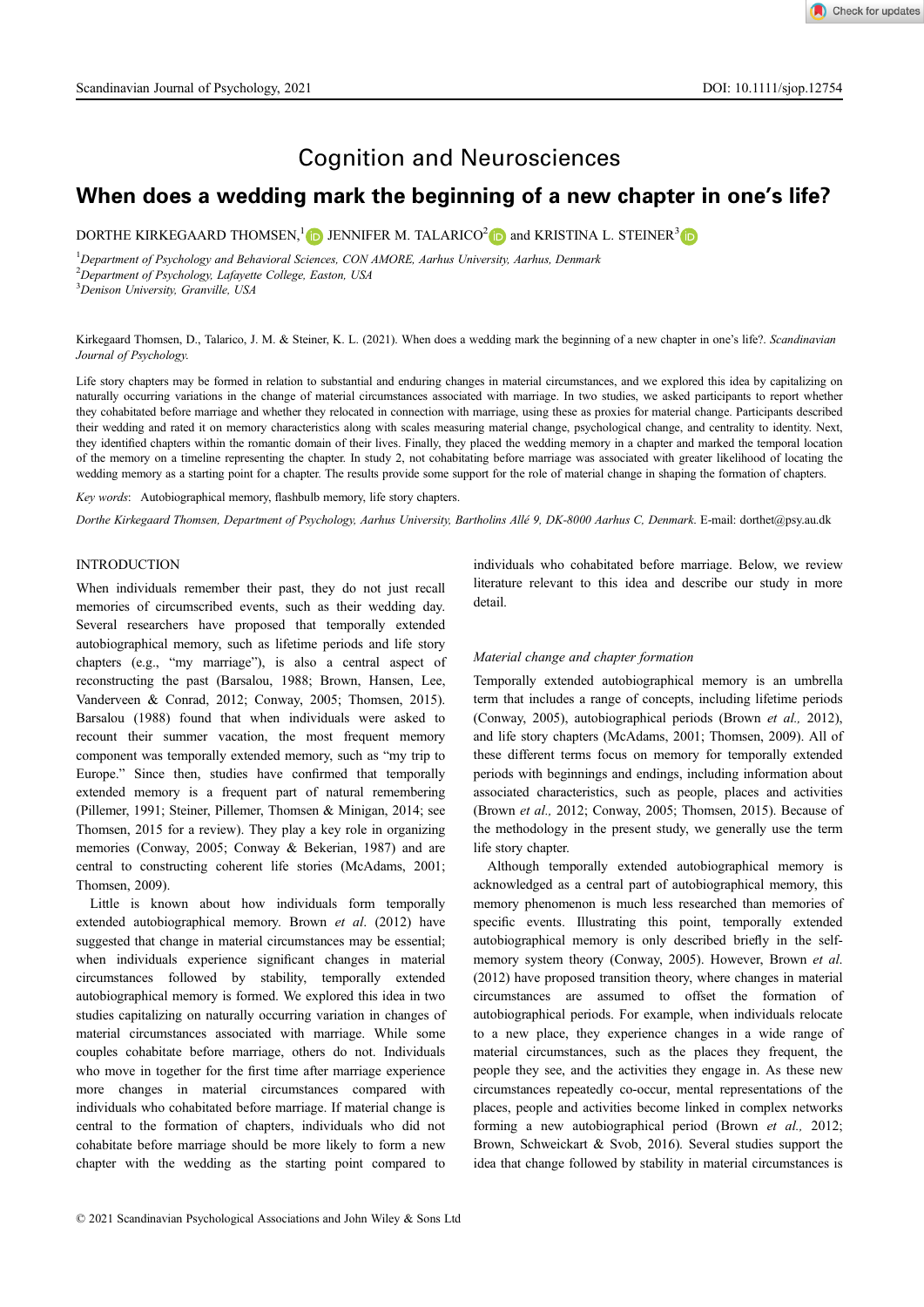involved in the formation of autobiographical periods (e.g., Bohn & Habermas, 2016; Brown et al., 2009, 2016).

Most existing studies examine public events, but life story chapters are personal in nature. When individuals are asked to identify chapters in their life stories, marriage and children, education and work, as well as living location are commonly mentioned (Steiner et al., 2014; Thomsen, Lind & Pillemer, 2017). Consequently, studies examining the formation of chapters in relation to personal events are needed. Shi and Brown (2016) found that Chinese immigrants to Canada often dated memories with reference to immigration, indicating that the changes in material circumstances associated with immigration spurred the formation of a new autobiographical period. In addition, Uzer and Brown (2015) examined individuals with spinal cord injury based on the assumption that the injury would dramatically change material circumstances and spawn a new autobiographical period. Consistent with this idea, their results showed that participants often dated memories with reference to the injury. These and other studies rely on reference to transitions in dating memories. While this has yielded important insights about the organization of autobiographical memory, it is unclear whether such dating references tap into autobiographical periods or specific memories ("the day I arrived in Canada" vs. "living in Canada"). To address this concern, new methodological approaches are needed.

# The present studies

In the present two studies, we strategically recruited participants who did or did not cohabitate before marriage (Study 1) or asked participants to report on cohabitation before marriage (Study 2), based on the assumption that individuals who did not cohabitate before marriage would experience more material change compared with individuals who cohabitated before marriage. Moving in together likely changes many daily routines. When it involves relocation, the material changes are even larger including new places (e.g., house, supermarket, gym) and people (e.g., neighbors, coffee shop staff). However, individuals who cohabitated before marriage may sometimes relocate to a new place in connection with marriage and as a result experience change in material circumstances. While we assumed that individuals who did not cohabitate before marriage would experience more material changes than those who did, we also examined relocation in relation to marriage. If changes in material circumstances are central to the formation of chapters, participants who relocated and experienced such changes should be more likely to form a new chapter with the wedding as the starting point. We examined this by asking participants to: (1) retrieve their memory of the wedding; (2) identify chapters in the romantic domain of their life; and (3) place the wedding memory on a timeline within the chapter the wedding was a part of. We checked our assumptions about degree of material changes associated with cohabitation and relocation by asking participants to rate material and psychological change associated with the wedding memory. Furthermore, if the wedding forms a starting point for the new chapter, it may be more memorable and thus rated higher on memory characteristics such as vividness and centrality to identity in participants experiencing higher degree of material change. This prediction was not derived from transition theory but based on studies indicating higher memorability of events at the end points of chapters (Thomsen & Berntsen, 2005).

# STUDY 1: METHOD

#### Participants

Across two sites (Lafayette College and Denison University, US), 71 participants were tested over the course of 2 years (fall 2016 through spring 2018). Participants did not have to be currently married to participate, we only asked that they had been married. Of the 71 participants, 62 had been married only once (though of those, two had multiple wedding ceremonies with that same spouse) and of those, 55 were still currently married. Of the nine participants who had been married more than once, only one had been married more than twice. Concerning our proxies for material change, 41 cohabitated before marriage and 30 did not; 33 relocated in connection with marriage and 37 did not (one missing response).

Age ranged from 28 to 79 years  $(M = 49.77, SD = 12.30)$ . The majority self-identified as non-Hispanic ( $N = 68$ ) and White ( $N = 65$ ), with roughly equal numbers of men ( $N = 37$ ) and women ( $N = 34$ ). Most participants were highly educated  $(N = 27)$  with at least an associate's degree,  $N = 38$  with a master's, professional, or doctoral degree). The majority of participants were Christian  $(N = 37$ , including Protestant, Catholic, Orthodox and other denominations), with a sizable minority  $(N = 20)$  identifying as atheist, agnostic, or nothing in particular, and a small number identifying as Jewish  $(N = 7)$ . The rest selected either "something else"  $(N = 4)$  or "prefer not to say"  $(N = 3)$ .

# Materials

Details and a copy of materials for Study 1 are available at [\[https://osf.io/](https://osf.io/hj3mg/) [hj3mg/](https://osf.io/hj3mg/)].

Recall of wedding. This included free and cued recall components and was modeled on flashbulb memory procedures meant to elicit autobiographical memory narratives of specific events. The free recall question asked participants to "please describe your wedding in detail." This section also instructed participants who had more than one wedding to "describe the wedding you remember most vividly." This was followed by cued recall questions concerning aspects of the event.

Autobiographical memory questionnaire (AMQ). Related to recall of the wedding memory was a partial version of the Autobiographical Memory Questionnaire (AMQ; Rubin, Schrauf & Greenberg, 2003) probing phenomenological and metacognitive aspects of remembering, including vividness, re-experience, belief in recollection, significance, emotional valence and intensity, all rated on 1–7 scales, except valence which was rated from  $-3$  to  $+3$ . Finally, participants were asked to date the wedding event by month, day, and year.

Chapter task. Participants were asked to define chapters of their life story from the domain of romantic relationships. This task was inspired by similar procedures utilized to elicit chapters in life stories (Thomsen & Berntsen, 2008). We focused on chapters in the domain of romantic relationships rather than chapters more broadly to minimize the workload for participants and increase the likelihood that they would list relevant chapters. For each chapter, participants were asked to provide a title and brief description as well as start and end dates. Participants were instructed that chapters themselves did not need to have a clear beginning nor end, that chapters could be parallel or could be unfinished. They were also told that there could be many chapters or few and that there was no right or wrong way to identify chapters. Upon completion of this task, participants were asked to identify which chapter included the wedding event (or the most important chapter if the wedding were included in more than one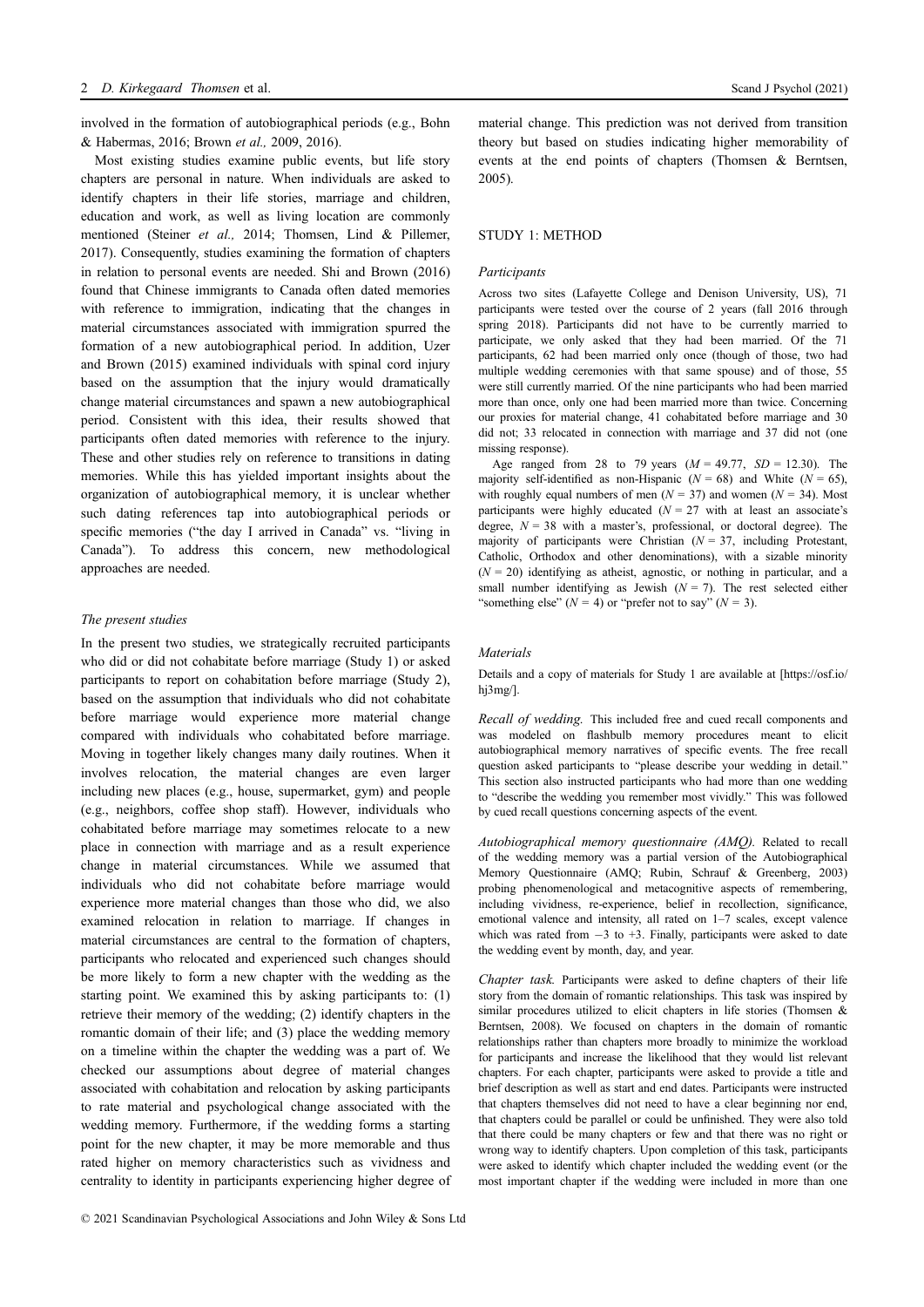chapter). Lastly, they were asked to mark along a timeline representing the chapter when during that chapter the wedding took place (see Thomsen & Berntsen, 2005 for this method). We had intended for the timeline to be 100 mm in length but a printing error led to it being 90 mm.

Transitional impact scale (TIS). The TIS was developed to measure external and internal change associated with a given event (Svob et al., 2014). There are twelve total Likert scale items, six each for Material Change and Psychological Change. The items are rated on 1–5 point scales with higher values indicating greater change.

Centrality of events scale (CES). The CES (Berntsen & Rubin, 2006) assesses how central an event is to a person's identity and life story. There are seven items rated on 1–5 point scales with higher agreement indicating greater event centrality.

Demographics. Participants were asked about their marital history and demographics in two separate sections. For the first, participants were asked if they had more than one wedding along with follow up questions. With regard to the specific wedding described, they were asked whether they had cohabitated with their spouse prior to marriage and if so, for how long. They were also asked whether they relocated as a consequence of getting married and if yes, when and how far away (with the same city/ location or to a new city/location or other). They were also asked if that relocation coincided with cohabitation.

Participants were finally asked their date of birth, gender, if they were of Hispanic/Latino ethnicity, their race, their highest level of education, their current religious affiliation, their childhood religious affiliation, and their current spouse's religious affiliation.

#### Procedure

First, participants provided informed consent consistent with our protocol as approved by the Lafayette College and Denison University Institutional Review Boards. Then, they were provided with general instructions stating that we were interested in understanding how people remember events from their lives. They were told that to do so, we would be asking them to recall events and answer questions about the characteristics of those events and of their memories for them. We asked them to answer as completely and honestly as possible while maintaining anonymity – they were told that they could use initials to represent people or places that they did not wish identified. Participants were asked to summarize these instructions and to re-read them if that summary was incomplete or inaccurate. Only after a complete and accurate summary were participants allowed to proceed.

The procedure was divided into four tasks from the participants' perspective. The first task included a word cue and dating protocol (omitted from this paper, see [\[https://osf.io/hj3mg/\]](https://osf.io/hj3mg/)). The second task included wedding event recall, demographic questions about that event, the AMQ, the TIS, and the CES. The third task included the chapter descriptions, identification of which chapter included the wedding, and when during that chapter (along a timeline) the wedding occurred. The fourth task included demographic information about age, gender, race, ethnicity, education, and religion. Upon completing all tasks, participants were debriefed and provided with \$US10 compensation.

#### Results

A deidentified dataset as well as JASP analysis files and html output are available at [\[https://osf.io/hj3mg/](https://osf.io/hj3mg/)]. When variables violated the assumption of normality, we report nonparametric tests.

We first examined relations between cohabitation before marriage and relocation to assess associations between our two proxies of material change: (1) cohabitation versus not cohabitation; and (2) relocation versus no relocation. Cohabitation was significantly associated with relocation,  $X^2$  $(1, N = 70)$ , one missing response for relocation) = 4.43,  $p = 0.035$  such that those who cohabitated were less likely to relocate as a consequence of getting married (did not relocate 26 vs. relocated 15), whereas those who did not cohabitate were more likely to relocate (did not relocate 11 vs. relocated 18).

In order to relate material change to memory characteristics, we divided our participants into three groups reflecting either no material change  $(N = 26)$ , one material change (e.g., did not cohabitate before wedding *or* relocated in connection with wedding,  $N = 26$ ), and two material changes (did not cohabitate before wedding and relocated in connection with wedding,  $N = 18$ ). We decided against creating four groups to preserve a reasonable number of participants in each group and because either cohabitation or relocation both seem to represent a medium degree of change compared to changes in neither or both. In order to test our assumption that the two proxies for material change (cohabitation and relocation) were associated with self-reported material change, we examined scores on the TIS in relation to the three material change groups (see Table 1). A Kruskal-Wallis test showed significant differences on TIS material change  $(H[2] = 20.98, p \le 0.001)$ . Dunn's post hoc tests with Holm corrections showed that the group with no material change differed significantly from the group with one material change ( $z = -3.48$ ,  $p < 0.001$ ) and the group with two material changes  $(z = -4.23, p < 0.001)$ , whereas the one change group did not differ significantly from the two changes group  $(z = -1.09, p = 0.14)$ . For TIS psychological change, the pattern was similar: significant differences among the three groups  $(H[2] = 6.69, p = 0.04)$ . Post hoc tests showed that the group with no material change differed significantly from the group with two material changes ( $z = -2.41$ ,  $p = 0.02$ ), but not from the one material change group  $(z = -1.92, p = 0.05)$  nor did the one change group differ significantly from the two changes group  $(z = -0.67, p = 0.25)$ . In short, our assumption that relocation and cohabitation would be associated with more material change was supported and analyses showed that changes in material circumstances were accompanied by psychological change.

For the chapter task, there was no difference in the total number of chapters participants provided as a function of material change group, H  $(2) = 2.35$ ,  $p = 0.31$ . We had provided space for up to 20 chapters and participants provided as few as one and as many as 13 chapters  $(M = 5.77, SD = 2.87)$ . Most provided sequential chapters, organized by partner (i.e., a serial monogamy pattern). However, many participants' earlier chapters were summaries of early dating experiences (e.g., childhood crushes), some participants included chapters where they had not been in a long-term romantic relationship, and some included parallel chapters indicating infidelities.

We then examined differences in the formation of a new chapter with wedding as the starting point in relation to material change. We tested whether individuals experiencing more material change were more likely to show a pattern with the wedding memory at the beginning of the chapter compared with no material change individuals. We operationalized wedding memories as located to the beginning of the chapter if they fell into the first of nine equally sized bins of the timeline; wedding memories in the eight other bins were considered as not located to the beginning of the chapter. Across all participants, the wedding memory was more likely to be at the start of the chapter than expected due to chance alone,  $(X^2 | 8,$  $N = 66$ ] = 64.36,  $p < 0.001$ , see Fig. 1). To examine whether the two material change variables predicted locating the wedding memory to the first time bin of the chapter, we conducted a logistic regression. We entered first bin versus all other bins as the dichotomous outcome variable, and cohabitation, relocation, and their interaction as predictor variables. The overall model was not significant  $\chi^2$  (61) = 3.82, p = 0.28 and neither were the effects of the predictor variables (see Table 2). To provide an overview of memory location within the chapters in relation to material change, we plotted the distribution of wedding memories for individuals with cohabitation versus no cohabitation (Fig. 2) and relocation versus no relocation (Fig. 3). Independent of material change, participants were more likely to locate the wedding memory to the beginning of the chapter, indicating that material change did not make it more likely that participants formed a new chapter with the wedding as the starting point.

Finally, we examined the phenomenological and metacognitive aspects of remembering the wedding event in relation to the three groups of material change (Table 1; see [\[https://osf.io/hj3mg/\]](https://osf.io/hj3mg/) for analyses on delay between wedding event and study participation). Surprisingly, analyses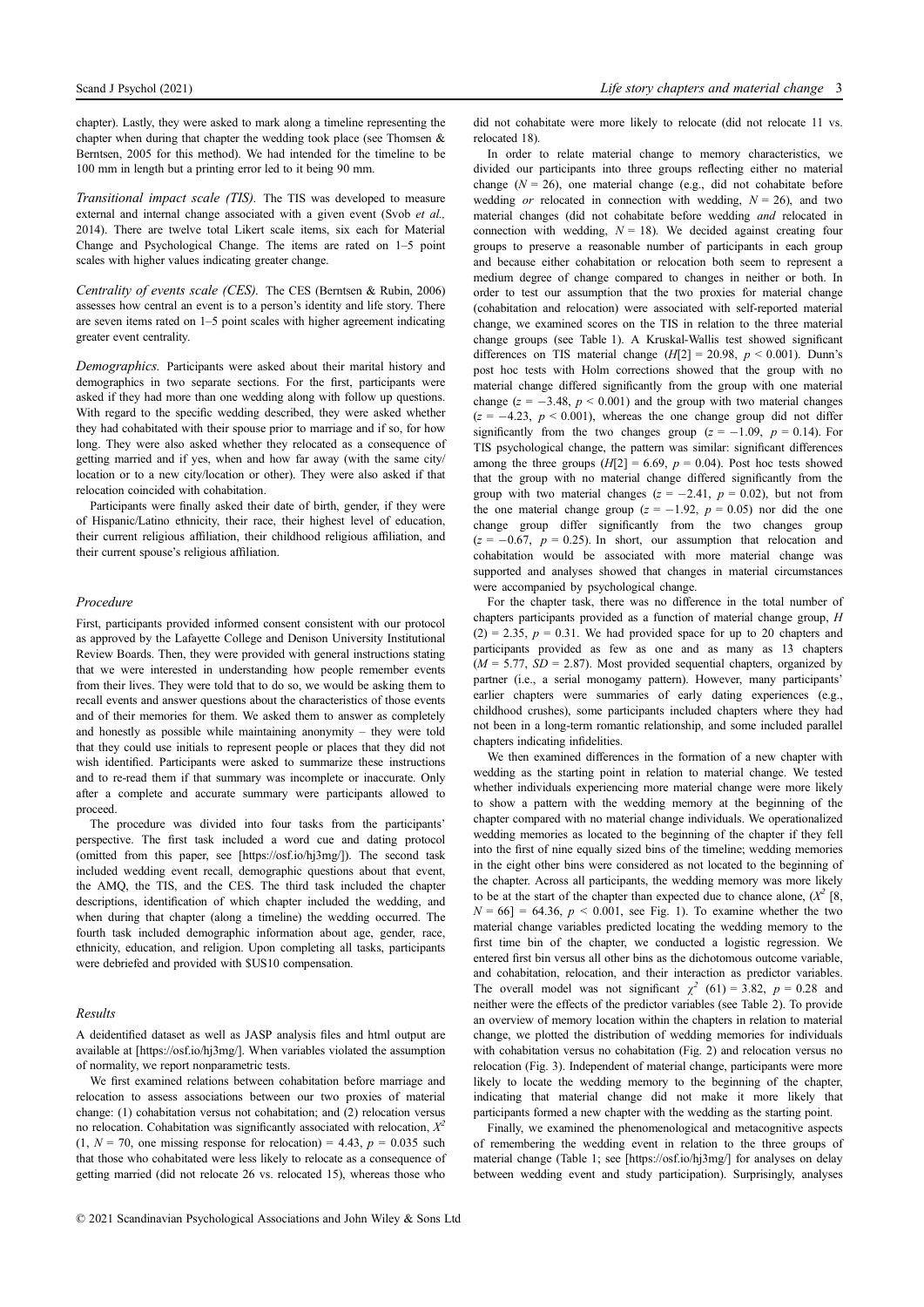Table 1. Means (SD) for transitional impact scale score, memory characteristics, and centrality of event shown by material change groups (no change, one change, and two changes in cohabitation and/or relocation) for Study 1 and Study 2

|                      | Study 1     |            |             | Study 2     |             |             |
|----------------------|-------------|------------|-------------|-------------|-------------|-------------|
|                      | No change   | One change | Two changes | No change   | One change  | Two changes |
| Material change      | 2.31(1.16)  | 3.56(1.09) | 3.99(0.70)  | 2.34(0.91)  | 3.43(0.95)  | 3.88(0.78)  |
| Psychological change | 2.78(0.96)  | 3.31(0.90) | 3.53(0.75)  | 3.02(0.93)  | 3.19(0.97)  | 3.28(1.00)  |
| Centrality of event  | 3.18(0.96)  | 3.47(1.08) | 4.03(0.63)  | 3.45(0.90)  | 3.78(0.79)  | 3.92(0.65)  |
| Vividness            | 5.19(0.63)  | 5.31(1.05) | 5.28(1.07)  | 5.34 (1.08) | 5.32(1.27)  | 5.59(1.27)  |
| Re-experience        | 4.08(1.02)  | 4.35(1.77) | 3.83(1.98)  | 4.69(1.30)  | 4.94(1.64)  | 5.16(1.40)  |
| Belief               | 2.00(1.26)  | 2.50(1.45) | 1.61(1.42)  | 6.09(0.96)  | 6.02(1.15)  | 6.44(0.84)  |
| Significance         | 6.08(1.13)  | 6.00(1.41) | 6.50(0.79)  | 5.53(1.35)  | 5.73 (1.32) | 6.08(0.98)  |
| Valence              | 2.42(0.95)  | 2.42(0.95) | 2.44(1.15)  | 2.19(1.34)  | 2.22(1.29)  | 2.28(1.06)  |
| Intensity            | 5.73 (0.78) | 5.54(1.10) | 5.67(1.24)  | 5.02(1.20)  | 4.97(1.48)  | 5.17(1.23)  |



Fig. 1. Placement of wedding memory within the chapter across all participants (Study 1). Note that data were binned with  $1 = 0$ –10 mm,  $2 = 10.1 - 20$  mm, etc.

Table 2. Logistic regressions predicting likelihood of wedding memory located to beginning of chapter from the two material change variables (cohabitation and relocation) and their interaction for Study 1 and Study 2

|                                           | Study 1                 |                      |                      | Study 2                    |                      |                         |  |
|-------------------------------------------|-------------------------|----------------------|----------------------|----------------------------|----------------------|-------------------------|--|
| Predictor                                 | ß                       | $SE \beta$           | $\boldsymbol{p}$     | ĸ                          | $SE \beta$           | $\boldsymbol{p}$        |  |
| Cohabitation<br>Relocation<br>Interaction | 0.23<br>$-0.54$<br>0.15 | 0.29<br>0.29<br>0.29 | 0.44<br>0.06<br>0.61 | $-0.68$<br>0.21<br>$-0.36$ | 0.21<br>0.21<br>0.21 | < 0.001<br>0.30<br>0.08 |  |



Fig. 2. Placement of wedding memory within the chapter for participants cohabitating prior to marriage or not (Study 1). Note that data were binned with  $1 = 0$ –10 mm,  $2 = 10.1$ –20 mm, etc.



Fig. 3. Placement of wedding memory within the chapter for participants relocating in relation to marriage or not (Study 1). Note that data were binned with  $1 = 0 - 10$  mm,  $2 = 10.1 - 20$  mm, etc.

showed only two significant effects of material change group. One was in the opposite direction of expected: belief in recollection differed across the three groups  $(H[2] = 7.40, p = 0.02)$ , where the group with one material change scored higher than the group with two material changes ( $z = 2.72$ ,  $p < 0.009$ ); the other post hoc tests did not reach significance (no change compared to one change:  $z = -1.30$ ,  $p = 0.12$  and no change compared to two changes:  $z = 1.54$ ,  $p = 0.12$ ). The remaining tests showed no significant effects on AMQ ratings (Kruskal–Wallis Hs < 1.54, all  $p_s > 0.46$ ). For CES, the direction of the effect was closer to expected (H  $[2] = 7.34$ ,  $p = 0.03$ ). The group with no material change did not differ significantly from the group with one material change  $(z = -1.07$ ,  $p = 0.14$ ), but did differ significantly from the group with two material changes ( $z = -2.70$ ,  $p = 0.01$ ). The one change group did not differ significantly from the two changes group ( $z = -1.74$ ,  $p = 0.08$ ). In sum, while material changes in the form of cohabitation and relocation were generally not associated with wedding memories higher on phenomenological experience and metacognitive judgments, more material change in relation to wedding was related to viewing the wedding memory as more central to identity.

#### Discussion

Study 1 did not support our main hypothesis that individuals who experience more material change in connection with marriage are likely to form a new chapter. However, the sample size is small leaving us unable to detect small-medium effects of material change. Study 2 included a larger sample, and we counterbalanced the tasks of chapter identification and wedding memory recall to exclude the possibility that effects would be due to memory recall priming chapter segmentation. Study 2 was preregistered at [\[https://osf.io/hj3mg/\]](https://osf.io/hj3mg/).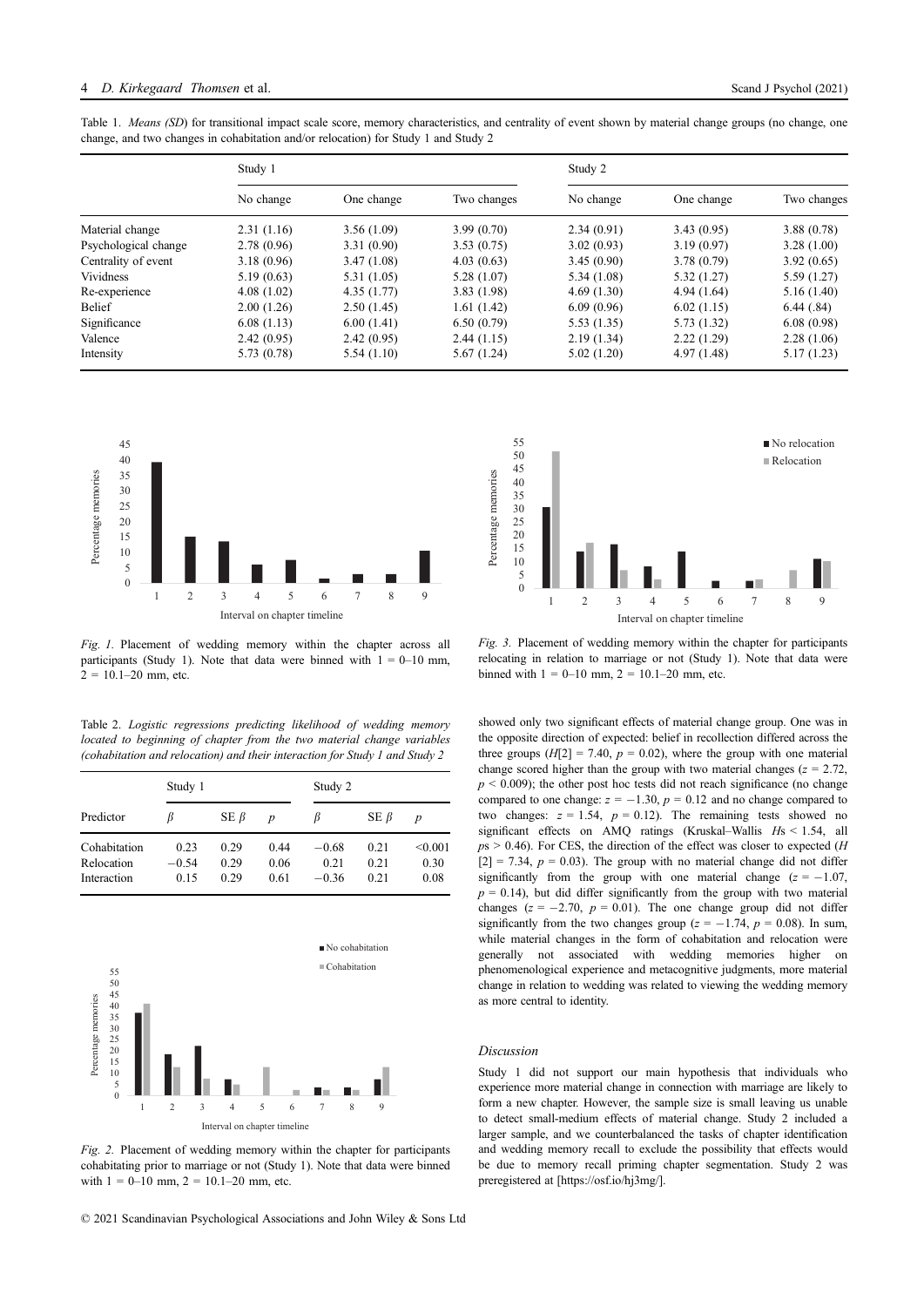# STUDY 2: METHOD

#### Participants

Using Prolific, participants were tested over the course of 2 days (November 30–December 1, 2020). We aimed to recruit 300 participants as we estimated that this would allow sufficient power to detect smallmedium effects. Precise power calculations were not possible, as we could not in advance determine the number of participants in each material change group on Prolific. Rather the material change groups were formed based on participants' responses to the survey.

Based on Prolific prescreening responses to the question "What is your relationship/marital status?" eligible participants had to be "married," "widowed," "divorced," "separated," or "in a civil partnership/civil union or similar" (those who were "single," "in a relationship," "engaged," "never married" or would "rather not say" were excluded). We also excluded participants with an approval rate less than 90. A total of 451 individuals began the study, 134 were returned or timed-out due to Prolific procedures, another 18 were rejected either due to failure of one or both attention checks (see below), leaving 299 participants in the sample (pre-registration and Prolific plans were for 300 participants, however, one participant who should have been rejected due to attention checks was not identified until later). Participants who took 40 min or less to complete the survey were paid \$6.60; those who took longer ( $N = 48$ ) were compensated for their time at a commensurate rate (range of bonus payments was \$0.33 to \$5.01).

The vast majority of participants ( $N = 276$ , 92.3%) were married, with fewer who were divorced  $(N = 15, 5\%)$ , separated  $(N = 5, 1.7\%)$ , or widowed ( $N = 3$ , 1%). Similarly, 92% of participants ( $N = 275$ ) reported only having been married once and of those who had been married more than once, only one had been married more than twice. For those participants, only four described their first wedding for the purposes of the study, the remaining 20 described their most recent wedding. Concerning our proxies for material change, 201 cohabitated before marriage and 98 did not; 150 relocated in connection with marriage and 149 did not.

Age ranged from 20 to 77 years old  $(M = 40.60, SD = 11.72)$ . The majority self-identified as non-Hispanic  $(N = 249, 83.3%)$  and White  $(N = 239, 79.9\%)$ , with roughly equal numbers of men  $(N = 133, 44.5\%)$ one of whom identified as trans and one who did not complete the trans/cis question) and women ( $N = 165$ , 55.2%, all of whom identified as cisgender) and one participant who identified as non-binary. Most participants were highly educated ( $N = 46$ , 15.4% with a high school degree or less,  $N = 43$ , 14.4% with some college or an associate's degree,  $N = 109, 36.5\%$ , with a bachelor's degree, and  $N = 100, 33.4\%$  with a master's, professional, or doctoral degree; and one person declining to answer the question). Participants identified as Christian ( $N = 144, 48.2\%$ , including Catholic ( $N = 136$ ), Protestant ( $N = 66$ ), Orthodox ( $N = 9$ ) and other denominations  $(N = 6)$ )  $(N = 116, 38.8%)$  as atheist, agnostic, or nothing in particular, as Muslim ( $N = 15, 5\%$ ), Buddhist ( $N = 5, 1.7\%$ ), Jewish ( $N = 4$ , 1.3%), Hindu ( $N = 2$ , .7%) or "something else" ( $N = 9$ , 3%) with the rest selecting "prefer not to say" ( $N = 4, 1.3\%$ ).

### Materials

Materials and procedure were similar to Study 1 with a few exceptions (a copy of the Qualtrics instrument is available at [[https://osf.io/hj3mg/\]](https://osf.io/hj3mg/)). First, we omitted the dating protocol, the duplicate question asking participants to date their wedding memory, and the question concerning spousal religious affiliation. Second, to adapt the task of placing the wedding memory within the chapter to the online format, we provided participants with a slider marked 0 at one end, 100 at the other end and with 10 equal intervals, asking them to move the slider to indicate the location of the memory within the chapter. Third, we included two attention checks in order to exclude invalid responses.

#### Procedure

First, participants confirmed their relationship status to determine if they met eligibility criteria. If they did, they were provided with an informed consent consistent with a protocol as approved by the Lafayette College Institutional Review Boards. Then, they were provided with general instructions stating that we were interested in understanding how people remember events from their lives, and we would be asking them to recall events and answer questions about the characteristics of those events and of their memories for them. We asked them to answer as completely and honestly as possible while maintaining anonymity – they were told that they could use initials to represent people or places that they did not wish identified.

The procedure was divided into three tasks from the participants' perspective. One block emphasized memory for a specific event. One task included wedding event recall, both with open-ended and probed recall questions. Next, they answered demographic questions about that event, the AMQ, the TIS, and the CES. A second task included the chapter descriptions. Next, they identified which chapter included the wedding, and when during that chapter (along a timeline) the wedding occurred. The wedding memory and chapter tasks were counterbalanced across participants, except that locating the wedding memory within the chapter was always completed after both recalling the wedding memory and identifying chapters. The final task included demographic information about gender, age, race, ethnicity, education, and religion. Upon completing all tasks, participants were debriefed. After reviewing openended responses to ensure they were not gibberish and the two attention checks to ensure they were answered accurately, participants were compensated via Prolific.

#### Results

A deidentified dataset as well as JASP analysis files and html output are available at [\[https://osf.io/hj3mg/](https://osf.io/hj3mg/)]. When variables violated the assumption of normality, we report nonparametric tests.

We first examined relations between cohabitation before marriage and relocation to assess associations between our two proxies of material change. Cohabitation was significantly associated with relocation,  $X^2$  (1,  $N = 299$  = 57.73,  $p < 0.001$ , such that those who cohabitated were less likely to relocate as a consequence of getting married (did not relocate 131 vs. relocated 70), whereas those who did not cohabitate were more likely to relocate (did not relocate 18 vs. relocated 80). Like for Study 1, we then divided our participants into three groups reflecting either no material change ( $N = 131$ ), one material change ( $N = 88$ ), and two material changes  $(N = 80)$ .

In order to test our assumption that cohabitation and relocation were associated with self-reported material change, we examined scores on the TIS by the three material change groups (Table 1). Analysis showed significant differences among the three groups on TIS material change (H  $[2] = 111.46$ ,  $p \le 0.001$ ). Post hoc tests showed that the group with no material change differed significantly from the group with one material change ( $z = -7.14$ ,  $p \le 0.001$ ) and the group with two material changes  $(z = -9.95, p < 0.001)$ . In addition, the one change group differed significantly from the two changes group  $(z = -2.77, z = 0.001)$ from the two changes  $p = 0.002$ ). However, for TIS psychological change, there was no significant effect of material change group  $(H[2] = 3.90, p = 0.14)$ . In short, our assumption that relocation and cohabitation would be associated with more material changes was supported. In contrast to Study 1 results, changes in material circumstances were not accompanied by psychological change.

For the chapter task, there was a significant difference in the total number of chapters participants provided as a function of material change group,  $H(2) = 10.80$ ,  $p = 0.004$ . Post hoc tests showed that participants who had no change provided significantly more total chapters than did those who had two changes ( $z = 3.28$ ,  $p = 0.002$ ). However, there was no difference in the number of chapters reported between those who experienced no change and one change ( $z = 1.49$ ,  $p = 0.09$ ) or between those who experienced one change vs. two  $(z = 1.68, p = 0.09)$ . We had provided space for up to 20 chapters and participants provided as few as one and as many as 10 chapters  $(M = 2.33, SD = 1.33)$ .

We then examined whether material change would be associated with a higher likelihood of locating the wedding memory to the beginning of the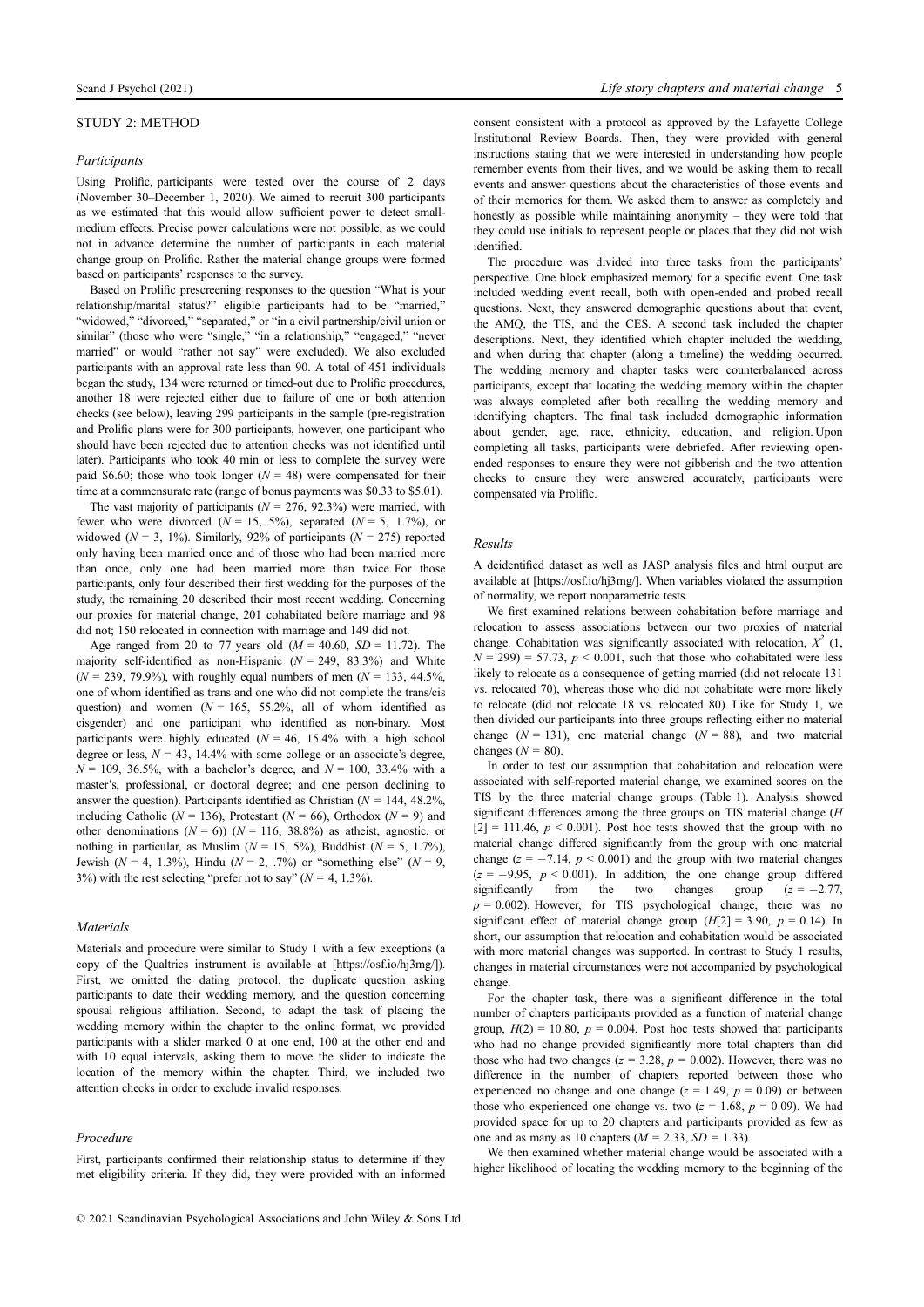

Fig. 4. Placement of wedding memory within the chapter across all participants (Study 2). Note that data were binned with  $1 = 0-9$ ,  $2 = 10-$ 19, etc.



Fig. 5. Placement of wedding memory within the chapter for participants cohabitating prior to marriage or not (Study 2). Note that data were binned with  $1 = 0-9$ ,  $2 = 10-19$ , etc.

chapter (69 participants were lost to these analyses due to omissions or misunderstanding of instructions). Across all participants, the wedding memory was more likely to be at the start of the chapter than expected due to chance alone,  $(X^2 \ [9, N = 230] = 51.30, p < 0.001$ , Fig. 4). To examine whether the two material change variables predicted locating the wedding memory to the first time bin of the chapter, we conducted a logistic regression. We entered first bin versus all other bins as the outcome variable, and cohabitation, relocation, and their interaction as predictor variables. The overall model was significant  $\gamma^2$  (226) = 12.66,  $p = 0.005$ , and not cohabitating before marriage positively predicted placing wedding memories in the first bin (Table 2). To provide an overview of memory location within chapters in relation to material change, we plotted the distribution of wedding memories for individuals with cohabitation versus no cohabitation (Fig. 5) and relocation versus no relocation (Fig. 6). In sum, participants were more likely to locate the wedding memory to the beginning of chapters, and the regression showed that this was significantly related to not cohabitating before the wedding, indicating that material change made it more likely that participants formed a new chapter with the wedding as the starting point.

Finally, we examined the phenomenological and metacognitive aspects of remembering the wedding event in relation to material change (Table 1, see [\[https://osf.io/hj3mg/](https://osf.io/hj3mg/)] for analyses on delay between wedding event and study participation). Consistent with predictions, there were effects of material change groups on reexperience  $(H[2] = 6.58, p = 0.04;$  no change vs. one change,  $z = -1.56$ ,  $p = 0.12$ ; no change vs. two changes,  $z = -2.48$ ,  $p = 0.02$ ; and one change vs. two changes,  $z = -0.89$ ,  $p = 0.19$ ), belief in recollection  $(H[2] = 8.76, p = 0.01;$  no change vs. one change,  $z = -0.12$ ,  $p = 0.45$ ; no change vs. two changes,  $z = -2.77$ ,  $p = 0.008$ ;



Fig. 6. Placement of wedding memory within the chapter for participants relocating in relation to marriage or not (Study 2). Note that data were binned with  $1 = 0-9$ ,  $2 = 10-19$ , etc.

and one change vs. two changes,  $z = -2.43$ ,  $p = 0.01$ ), significance (*H*  $[2] = 8.82$ ,  $p = 0.01$ ; no change vs. one change,  $z = -1.27$ ,  $p = 0.11$ ; no change vs. two changes,  $z = -2.97$ ,  $p = 0.004$ ; and one change vs. two changes,  $z = -1.59$ ,  $p = 0.11$ ), and CES ( $H[2] = 16.13$ ,  $p < 0.001$ , no change vs. one change,  $z = -2.71$ ,  $p = 0.006$ ; no change vs. two changes,  $z = -3.79$ ,  $p < 0.001$ ; and one change vs. two changes,  $z = -1.06$ ,  $p = 0.14$ ). In sum, material changes were related to wedding memories with higher re-experience, belief in recollection, significance, and centrality to identity.

#### GENERAL DISCUSSION

We found some support for our main hypothesis that individuals who experienced more material change in relation to their wedding were more likely to form a new chapter with the wedding as the starting point. In both studies, participants were more likely to locate the wedding memory to the beginning of the chapter, but only in Study 2 was this significantly related to material change (in the form of cohabitation, but not relocation). Study 1 may have been underpowered to detect effects, indicating that Study 2 results should be emphasized. Still, numerical values for cohabitation in Study 1 did not indicate a strong effect of cohabitation. The mixed results may reflect individual differences in degree of material change captured in our proxies of cohabitation and relocation. For example, cohabitation may be a larger change for someone who has spent less time with the spouse-to-be before the wedding. Future research could probe this further by recruiting large samples of non-cohabiting individuals and examine whether high versus low self-reported material change is related to a greater likelihood of placing wedding memories at beginning of chapters.

Critics may argue that the chapter methodology utilized in the present study led participant to identify more loosely defined chapters and that this explains the mixed findings. However, given that marriage often shows up as a chapter in life stories (Thomsen et al., 2017) and that relocation is a prototypical example of material change, we would argue that the chapters that wedding memories were located to represent well-defined and consolidated temporally extended autobiographical memory. Our mixed findings should be viewed in connection with studies indicating that change in material circumstances followed by stability offset the formation of autobiographical periods (Shi & Brown, 2016; Uzer & Brown, 2015). Together these studies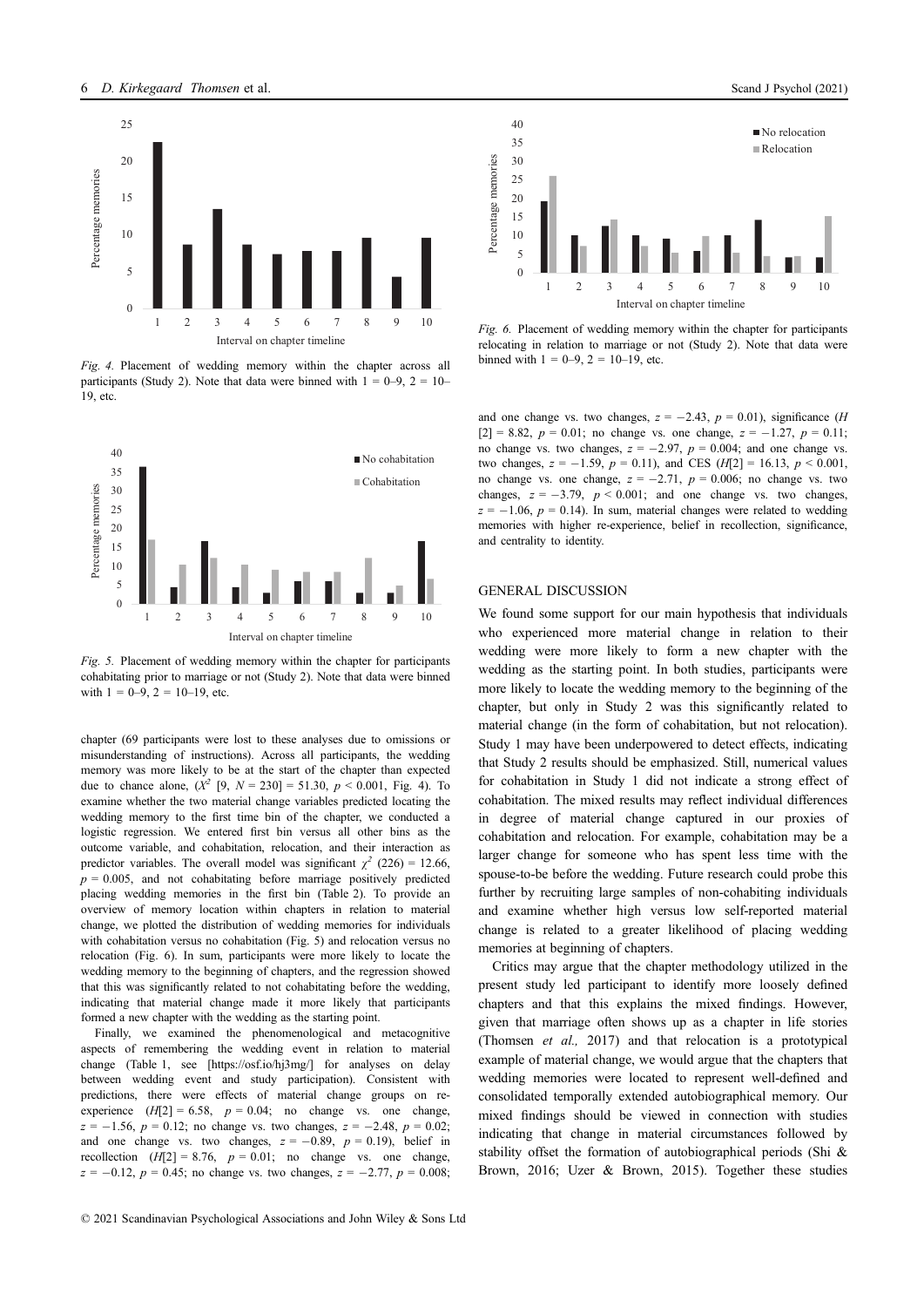indicate that change in material circumstances is involved in the construction of chapters. However, other processes could also be involved, partly explaining the mixed findings in our studies. Reviewing the literature, Thomsen (2015) suggested that culturally shared knowledge about periods in life as well as goals may shape the formation of chapters. Furthermore, memory conversations may scaffold the construction of chapters (Leichtman, Steiner, Camilleri, Pillemer & Thomsen, 2019). Culturally shared ideas that marriage is the start of a new life chapter, a personal goal to be happily married, and labeling the wedding as beginning a chapter may scaffold thinking about marriage as a new chapter in life even when few material changes occur. This would be consistent with studies showing that the cultural life script, that is, culturally shared knowledge about the types and timing of important life events, shape the retrieval of specific memories (Berntsen & Rubin, 2004; Bohn, 2010).

We also found mixed support for the expected differences on characteristics of wedding memories between the groups experiencing more or less material change. In Study 1, only one effect was significant and in the opposite direction of expected. In Study 2, three of six effects reached significance, and one of these effects was in the opposite direction of the Study 1 effect. Given that this prediction rested on the assumption that wedding memories would serve as starting points offsetting a new chapter for the high material change groups and we did not consistently confirm this effect, the mixed findings for differences in memory characteristics is less surprising. Still, across both studies centrality to identity was higher for individuals with more material change, suggesting that such changes may impact which personal memories become key to identity.

While the present study is the first to directly examine the formation of chapters in relation to naturally occurring variation in change of material circumstances, there are limitations to the study. First, the sample size for Study 1 was relatively small as it was challenging to recruit individuals who had not cohabitated before marriage. This problem, however, was addressed in Study 2. Second, establishing whether wedding memories were the starting points of new chapters was assessed with a single task where participants placed the wedding memory on a timeline representing the chapter. Although this method has been used in other studies (Thomsen & Berntsen, 2005), a more thorough examination of whether the wedding offset the formation of a new chapter would be desirable. Third, the samples were generally highly educated and oversampled White and Christian individuals. Future studies could seek to replicate the results in other demographic groups.

In conclusion, the present findings provide some indication that material change in the form of cohabitation is involved in the formation of chapters, although more studies are needed as results were not consistent. The study contributes to expanding the knowledge base on a memory phenomenon that has received little attention so far. Given that chapters are an important part of natural remembering and central to constructing coherent life stories, knowledge on chapters facilitate our understanding of how memory works in everyday life.

The authors thank Allison McHayle and Rachel Abbott for their assistance in collecting the data. The study was supported by Denison University and by a grant to the first author from the Velux foundation (VELUX33266). Preliminary results of this study were presented at the 2018 Lehigh Valley Association of Independent Colleges Undergraduate Psychology Research Conference.

#### **REFERENCES**

- Barsalou, L.W. (1988). The content and organization of autobiographical memories. In U. Neisser & E. Winograd (Eds.), Remembering reconsidered: Ecological and traditional approaches to the study of memory (pp. 193–243). New York: Cambridge University Press.
- Berntsen, D. & Rubin, D. C. (2004). Cultural life scripts structure recall from autobiographical memory. Memory and Cognition, 32, 427–442.
- Berntsen, D. & Rubin, D. C. (2006). The centrality of event scale: A measure of integrating a trauma into one's identity and its relation to post-traumatic stress disorder symptoms. Behaviour Research and Therapy, 44, 219–231.
- Bohn, A. (2010). Generational differences in cultural life scripts and life story memories of younger and older adults. Applied Cognitive Psychology, 24, 1324–1345.
- Bohn, A. & Habermas, T. (2016). Living in history and living by the cultural life script: How older Germans date their autobiographical memories. Memory, 24, 482-495.
- Brown, N. R., Hansen, T. G. B., Lee, P. J., Vanderveen, S. A. & Conrad, F. G. (2012). Historically defined autobiographical periods: Their origins and implications. In D. Berntsen & D. C. Rubin (Eds.), Understanding autobiographical memory. Theories and approaches (pp. 160–180). New York: Cambridge University Press.
- Brown, N. R., Lee, P. J., Krslak, M., Conrad, F. G., Hansen, T. G. B., Havelka, J. et al. (2009). Living in history. How war, terrorism, and natural disaster affect the organization of autobiographical memory. Psychological Science, 20, 399–405.
- Brown, N. R., Schweickart, O. & Svob, C. (2016). The effect of collective transitions on the organization and contents of autobiographical memory: A transition theory perspective. American Journal of Psychology, 129, 259–282.
- Conway, M. A. (2005). Memory and the self. Journal of Memory and Language, 53, 594–628.
- Conway, M. A. & Bekerian, D. A. (1987). Organisation in autobiographical memory. Memory and Cognition, 15, 119–132.
- Leichtman, M., Steiner, K., Camilleri, K. A., Pillemer, D. B. & Thomsen, D. K. (2019). What happened in kindergarten? Mother-child conversations about life story chapters. Memory, 27, 49–62.
- McAdams, D. P. (2001). The psychology of life stories. Review of General Psychology, 5, 100–122.
- Pillemer, D. B., Krensky, L., Kleinman, S. N., Goldsmith, L. R. & White, S. H. (1991). Chapters in narratives: Evidence from oral histories of the first year in college. Journal of Narrative and Life History, 1, 3– 14.
- Rubin, D. C., Schrauf, R. W. & Greenberg, D. L. (2003). Belief and recollection of autobiographical memories. Memory & Cognition, 31, 887–901.
- Shi, L. & Brown, N. R. (2016). The effect of immigration on the contents and organization of autobiographical memory: A transition theory perspective. Journal of Applied Research in Memory and Cognition, 5, 135–142.
- Steiner, K. L., Pillemer, D. B., Thomsen, D. K. & Minigan, A. P. (2014). The reminiscence bump in older adults' life story transitions. Memory, 22, 1002–1009.
- Svob, C., Brown, N. R., Reddon, J. R., Uzer, T. & Lee, P. J. (2014). The transitional impact scale: Assessing the material and psychological impact of life transitions. Behavior Research Methods, 46, 448–455.
- Thomsen, D.K. (2009). There is more to life stories than memories. Memory, 17, 445–457.
- Thomsen, D. K. (2015). Autobiographical periods: A review and central components of a theory. Review of General Psychology, 19, 294–310.
- Thomsen, D. K. & Berntsen, D. (2005). The end point effect in autobiographical memory – more than a calendar is needed. Memory, 13, 846–861.